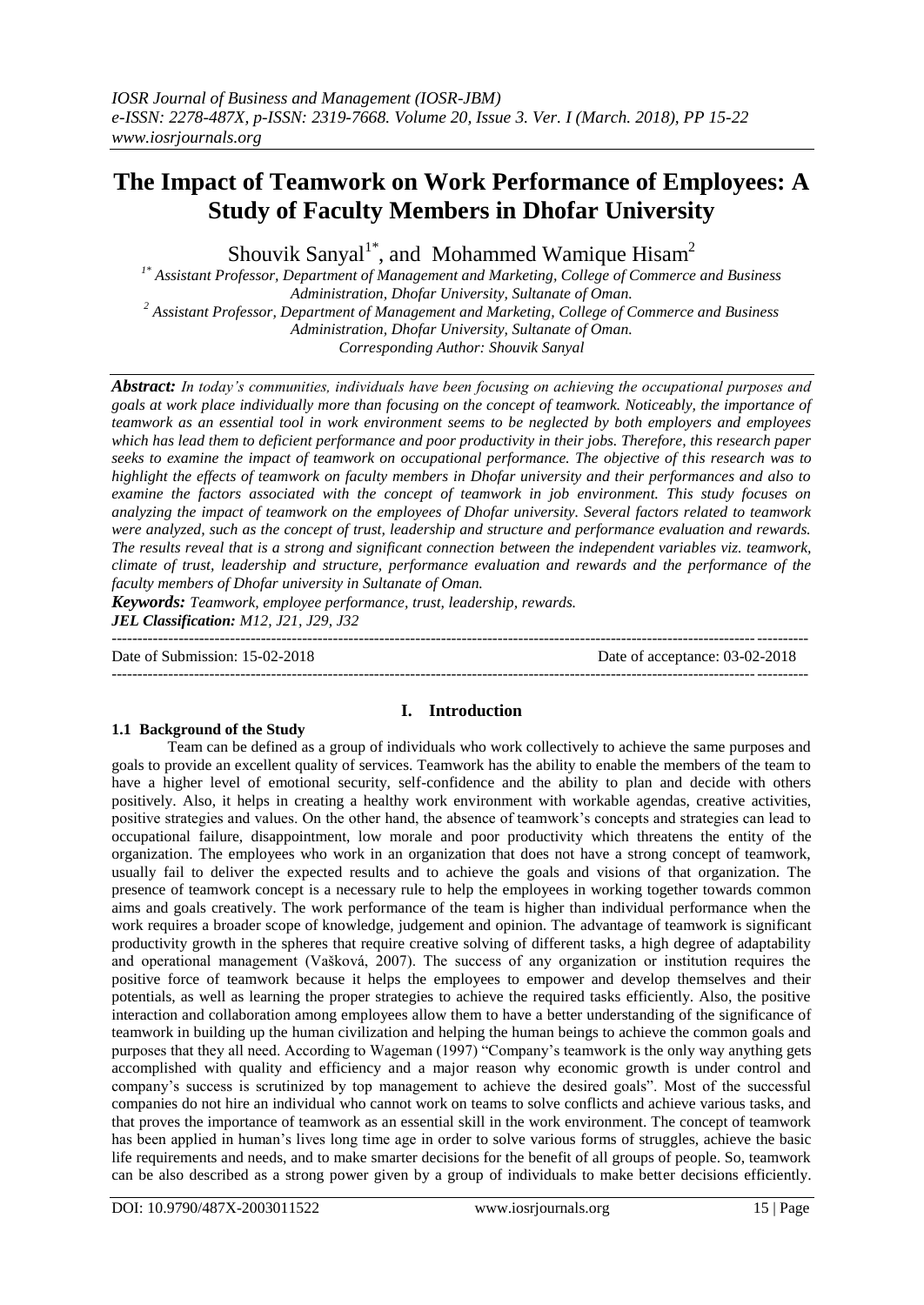Teamwork helps in developing the skills and perspectives of the employees through the automatic exchange of positive opinions, feedbacks, experiences and viewpoints between the members of the team, and this process create a constant development regarding the services of the organization and employees" occupational performances. Hence organizations should enhance the concept of teamwork among its employees to increase the level of productivity and creativity in order to earn competitive advantages and enhance each employee"s performance. Additionally, the core value of teamwork is the reduction of workload which helps the employees to perform better without any kind of work pressure because the tasks were distributed equally among all the members of that team. Some of the organizations in today"s industries are not developing due to inadequate teamwork among the employees which certainly affects the performance of that organization and its employees in the long run. Huge amount of resources is also wasted because of teamwork inadequacies which directly threatens the organization"s development.

# **1.2 Statement of the Problem**

"Faithful believers are to each other as the bricks of a wall, supporting and reinforcing each other" (Prophet Muhammad, Al-Bukhari). This indicates that individuals need each other to accomplish and achieve what they cannot do without each other. Today, many people have forgotten the importance of teamwork in their personal lives in general and in the work environment particularly, although all the religious principles have emphasized on how teamwork is essential to achieve the best results and to maintain every human"s right equally by dividing the tasks and duties. The absence of teamwork strategy and concept in the workplace has led to low levels of productivity, efficiency and creativity in the industries. Therefore, this study aims to highlight the impact of teamwork, leadership, trust and performance appraisal and rewards on the occupational performance of faculty members of Dhofar University

# **1.3 Objectives of the Study:**

- To highlight the main factors associated with teamwork.
- To define the effects of teamwork , leadership, trust and performance appraisals on the performance of faculty members of Dhofar University

# **1.4 Significance of the Study:**

This study tries to emphasize on the significance of teamwork and its effects on employees' performance in the workplace. This research study will be an important endeavor in helping both employers and employees to promote the concept of teamwork in the work environment due to its influential effects on the performance and productivity of the organization and workers. Also, it can serve other researchers who want to re-investigate the lack of teamwork concepts in today"s organizations.

# **1.5 Hypothesis:**

H0: There is no significant relationship between teamwork. leadership and structure, climate of trust, performance evaluation and rewards and employee performance.

H1: There is a significant relationship between teamwork. leadership and structure, climate of trust, performance evaluation and rewards and employee performance

# **II. Review of Literature**

# **2.1 Teamwork and Employee Performance**

The impact of teamwork on employees' occupational performance has been a major topic of many researches done by academics and practitioners in the previous years (Jones et al, 2007). The reason behind this attention is the fact that the practical concept of teamwork has a strong influence on the performance of any organization and the employees who work in it. Teamwork was defined and deliberated by some researchers as an essential occupational skill that is necessary to accomplish and achieve the visions, goals, plans and objectives of the organization and to activate and enhance the performances of the workers there. There are several causes and reasons that clarify and highlight the link between teamwork and the level and quality of the performance in workplace. Jones et al (2007) state that understanding the impact of teamwork on performance is important because teamwork is viewed by some researchers as one of the key driving force for improving a firm"s performance. Team members enhance the skills, knowledge and abilities while working in team (Froebel and Marchington, 2005).Researchers and experts indicate that effective behaviors and concepts related to teamwork can increase the level of improvement of employees" performance and their productivity as well as enhancing the ability of solving conflicts and facing the urgent and sudden challenges at work.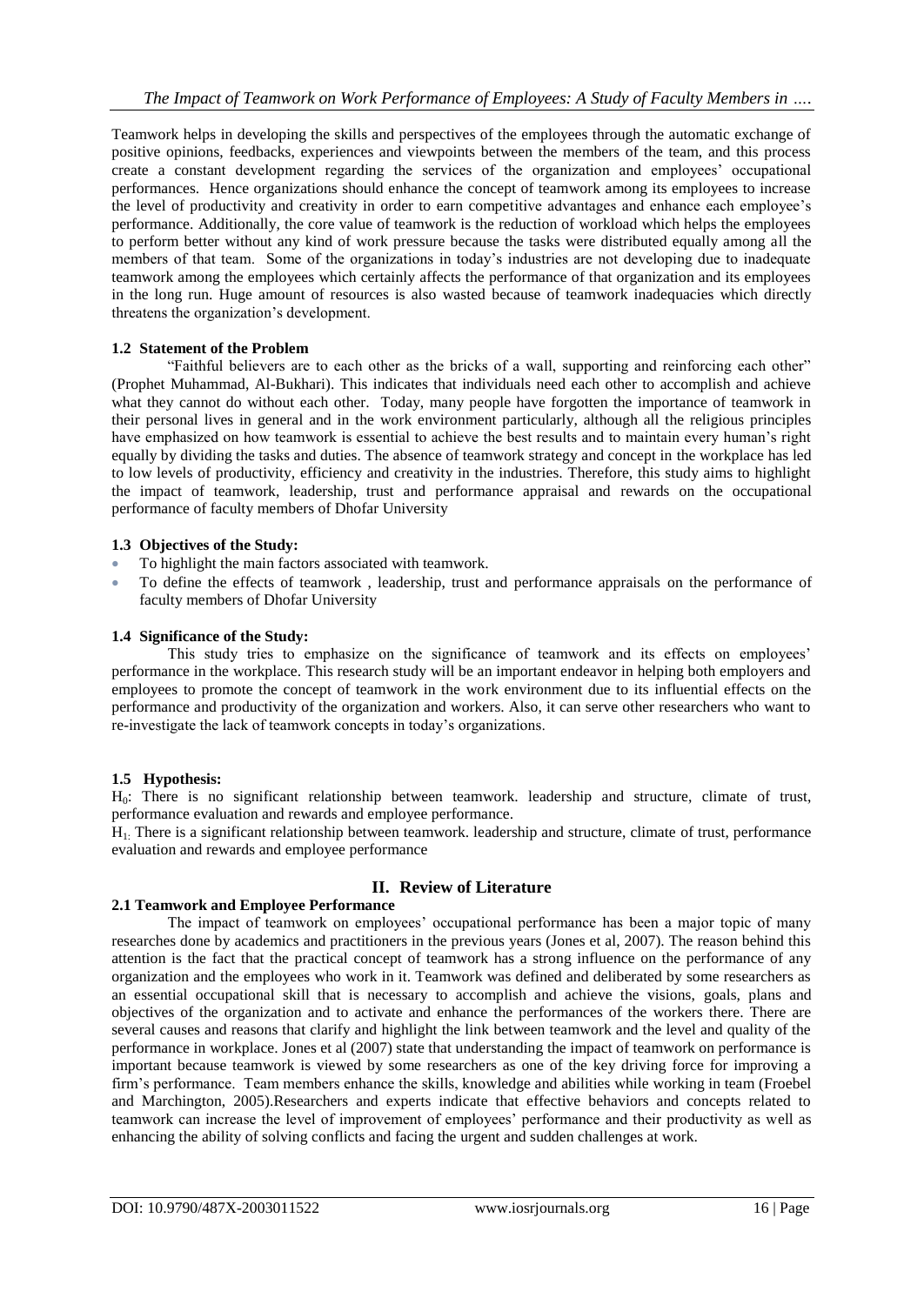Teamwork can be accurately defined as a group of individuals who work cooperatively to achieve a specific task or goal. This skill has become appreciated that many large organization have designed special tests to determine the abilities of their employees to work on teams. Therefore, teamwork ability became an essential skill that every worker must have in order to be accepted in the job. The idea or concept of teams has been applied many centuries ago during the establishment and development of human civilization, that is why it is a very valuable and important concept in any occupational and developmental process. Teamwork is a precise organizational measure that shows many different features in all types of organizations including non – profit (Mulika,2010). Conti and Kleiner (2003) reported that teams offer greater participation, challenges and feelings of accomplishment. Some companies have started to apply team-based strategy in their work performance to maintain the productivity of their workers and to emphasize on the importance of working together as one united entity to achieve the objectives and goals of the organization in the best way possible. Team-based strategy means a basic method followed by the members of an organization to work in teams to finish the required tasks. As a result of such strategies applied in workplaces, the managers of such organizations are clarifying the significance of teamwork and its ability to create a better work environment for the workers and increase the level of creativity, productivity and the success of the entire entity.

Cohen (1999) says that teams are replacing individuals as the basic building blocks of organization. In this century, the teamwork skill has been taught as an essential educational concept at schools, so that students learn the proper strategies to develop professional skills as part of their educational process. The important professional skills such as solving conflicts, communication, collaboration and positive interaction skills are noticeably being defined by managers as an important requirement for the work environment. So, the employers and managers are always looking for individuals who can collaborate and work on teams as a critical skill in every working environment.

# **2.2Leadership and Structure:**

Team can"t function if they can"t agree on who is to do what and ensure all members share the work load.Agreeing on the specifics of work and how they fit together to integrate individual skills require leadership and structure, either from management or from team members themselves. Several studies have been conducted on leadership behavior and team effectiveness. Burns (1978) distinguished between transactional leadership and transformational leadership. Bucic, Robinson and Ramburuth (2010) found that the leader does have an effect on the team, and also that the leader"s leadership style (transformational, transactional or ambidextrous) is critical to team level learning and performance. Leadership qualities that influence goal achievement include the ability to create a clear vision, the ability to understand organizational culture, the ability to focus on performance development and the ability to encourage innovation (Gomez, 2017). Leadership styles effect both employee contentment as well as employee performance. Contented team members are more likely to seek ways to contribute professionally to the team goals. A transformational style of leadership backed by well-defined roles and responsibilities of team members is crucial for the success of a team. An effective leader will motivate, guide, inspire and challenge his team to achieve greater levels of success. Team structure is also a crucial component affecting a team"s success According to Mickan and Rodger (2000), there are two main team structures that an organization forms to meet its objectives: functional teams and project teams. Functional teams are responsible for various function such as marketing and finance and they are defined as permanent members of the organization who are responsible for the execution and achievement of the vision of the organization and solving serious conflicts and struggles.Project teams, on the other hand, the set up to achieve certain specific objectives. They are temporary in nature and the team members usually return to their occupational routines when the task is achieved.

# **2.3 Team Trust:**

The concept of team trust appears when the members of a team believe in each other"s competence and occupational abilities. Based on a study conducted on the subject, Rodger and Mickan (2000) concluded that there is a positive relationship between the trust and team performance. Team trust has the power to strengthen the behavioral concepts and beliefs of teamwork, also to empower individuals" personalities and develop their skills and talents. Such magical power has a positive impact on the performances of employees. Every member of the team must be responsible for building the concept of trust with other members within the workplace while creating a trustable work environment is one of the essential responsibilities of the organization. The key of constant development and high-performances in working environment is the comfortable feelings and ability to cooperate between the team"s members. The concept of cooperation can only exist if the trust comes to be an essential principle of the team foundation. Trust creates a very positive and healthy working environment where the team members can discuss and suggest any subject or thought comfortably without being afraid to be judged or criticized.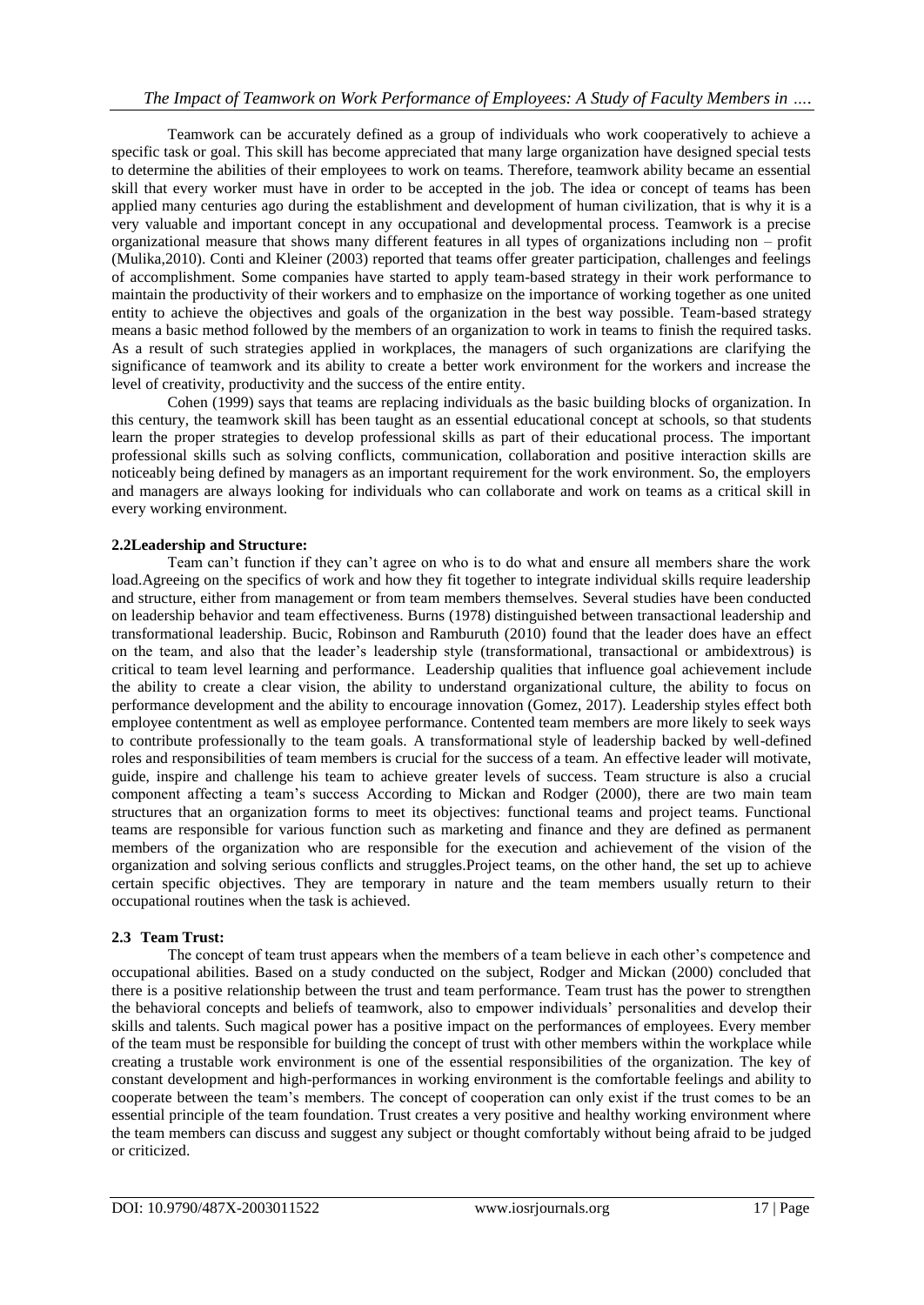## **2.4 Performance Appraisal and Rewards:**

A performance appraisal is a systematic general and periodic process that assesses an individual employee's job performance and productivity in relation to certain pre-established criteria and organizational objectives. Performance appraisals are often seen as a method for providing feedback and rewards for meeting performance goals, all of which have been linked to motivations in previous research. In most organizations, individuals are appraised without specific mention of their team involvements, and bonuses and other rewards are based on these individual appraisals. In fact, many employees serve on teams, but their performance on the team may or may not even come up specifically in their performance appraisal (Brown, 2009). It is important that individuals "accomplishments in teams be an integral part of their annual performance appraisals. According to Rabey (2003) recognition and rewards are the primary focus if the individuals who are working in teams. Managers must plan and design an appropriate reward system for the employee and encourage their participation in team projects They must also set the team goals which are connected with the company"s strategic plan, building of employee performance and fair payment methods. (Manzoor et al, 2011). According to Herzberg (1987), reward and recognition can provide both intrinsic and extrinsic motivation. Dunford (1992) found that recognition and rewards improve employees' performance. Hence, performance appraisal and rewards have been recognized as an important factor affecting employee performance.

## **2.5 The Effectiveness of Teams:**

There is no doubt that teams have a powerful impact on the performance of the employees and the future of the organization. The studies that have been conducted on the subject indicate that the concept of teams is valuable and helpful to facilitate the developmental process in the organization and to enhance employees' performance (Oseiboakye, 2015). Simply, the main purpose of teamwork is to apply an effective method in order to improve the occupational performance of employees and their personal skills and talents that serve the requirements of the job. Bacon and Blyton (2006) identified the two essential factors that promote the communication skills between team"s members and enhance their performance regarding the concept of teamwork, which are: self-management team and interpersonal team skills. According to Tarricone&Luca (2002) in their case study on successful teamwork, the effective teams can be accurately defined as: "Successful teamwork relies upon synergism existing between all team members creating an environment where they are all willing to contribute and participate in order to promote and nurture a positive, effective team environment". Many studies have shown that employees who work on teams can be more productive than others who work individually (Jones et al, 2007). The reason why an individual becomes more productive working on teams, is that he/she acquires or enhances the beneficial occupational skills through unlimited learning, cooperating, and exchanging thoughts and various experiences. Teamwork thus, is an essential element for the development and function of an organization or institution

#### **2.6 Factors Associated with Teamwork:**

It is not easy to build a competent teamwork due to the modern technological challenges and the increasing competition between industries. The various forms of challenges that have appeared recently because of the developments in all field, make it harder to build a strong structure of teamwork in organizational environment. The most efficient elements to overcome such difficulties regarding teamwork are positive communication, confidence, and productive leadership. It is nearly impossible to build up an efficient teamwork without these factors. The following elements are quite important regarding the competence and efficiency of teamwork:

- Trust among all team members.
- Well-Preparation to engage in various debates around ideas.
- Learning to commit to decisions and plans of action.
- Effective leadership and structure of teams with well-defined roles and responsibilities of team members.
- Proper performance evaluation of team members and rewards and recognition for outstanding work.
- Focusing on achieving collective results.

# **III. Research Methodology**

#### **3.1 Type of Research**

This study is categorized under a descriptive research. A descriptive research approach was used to analyze the subject using in-depth data and to describe it from different angles.

# **3.2 Population**

The target population for the study are the faculty members of Dhofar university.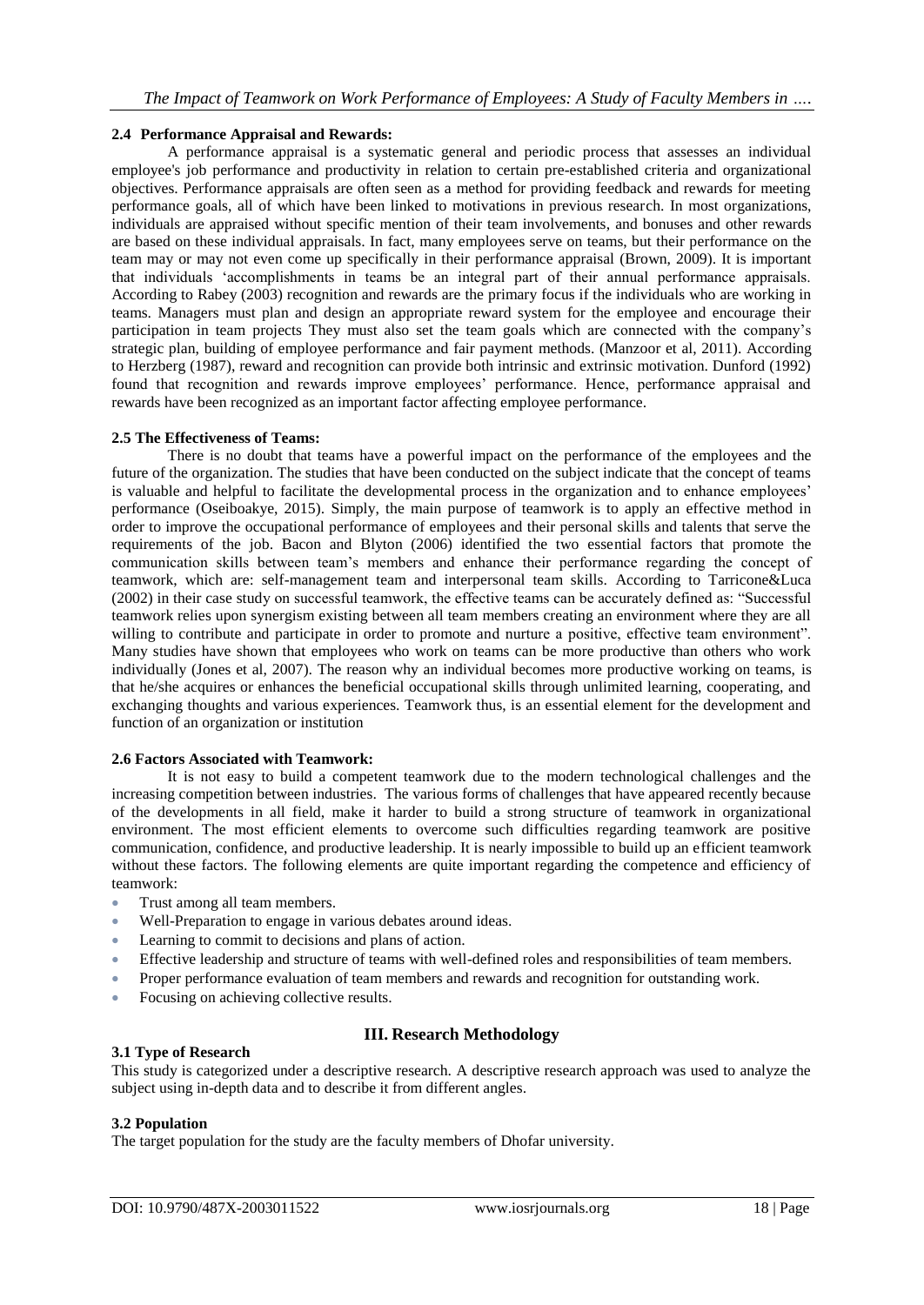#### **3.3 Sample and Sampling Technique**

A sample size of 100 respondents was drawn from the population of faculty members in Dhofar university. The questionnaires were distributed to the faculty members in all the colleges of Dhofar university. Purposive sampling was applied to select respondents based on their expertise in the subject being researched. Convenience Sampling was also applied to choose respondents among employees based on their ability and willingness to answer the questionnaire.

#### **3.4 Data Collection**

The type of data, sources of data, and instrument for data collection and procedure for data collection are mentioned below:

#### **3.4.1 Type of Data**

An ordinal data was used in this study because the responses to the questionnaire were based on a rating scale and could be ranked.

## **3.4.2 Source of Data**

Primary data was collected and obtained from the distributed questionnaires. This was sourced from the faculty members of Dhofar university. This study depended on the primary data because it helps to investigate about what is happening on the ground and also to suggest helpful findings and recommendations.

#### **3.4.3 Instrument for Data Collection**

Questionnaire was the major instrument used to collect the required data for the research and it was used to maintain the truthfulness and honesty of the database regarding the study.

## **3.4.3.1 Instrument Validity**

The research was designed to be able to ensure validity and reliability in all the aspects of the study. It was ensured that proper understandings of the questions in the questionnaire were made to the participants.

#### **3.4.3.2 Instrument Structure to Meet Research Objectives**

The questions in the questionnaire were simple and direct based on the objectives of the research. The survey was clear and easy to understand to ensure that participants are able to provide helpful data to meet the objectives of this study.

#### **3.4.4 Procedure for Data Collection**

The required data was collected from a number of employees at Dhofar university. Questionnaires were distributed to the faculties in the colleges of Commerce, Engineering and Arts and Applied Sciences and the researcher delivered and collected the results of questionnaires personally. Convenience Sampling technique was used because questionnaires were delivered to all respondents who were easily accessible to the researcher.

#### **3.5 Method of Data Analysis**

Quantitative data analysis was applied in the study. Correlation and ANOVA were used to find the relationship between the independent and dependent variables and the impact of the independent variables on the dependent variable i.e., employee performance

# **IV. Analysis & Interpretation**

The demographic variables were analysed and their descriptive statistics were calculated. After descriptive statistics, correlation and multiple regression tests are applied to find the relationship between dependent and independent variables.

| Demographic Distribution of the respondents Variables | <b>Number</b> | Percent |
|-------------------------------------------------------|---------------|---------|
| Age (in years)                                        |               |         |
| 26-35                                                 | 27            | 27.00   |
| 36-45                                                 | 42            | 42.00   |
| $46 - 55$                                             | 21            | 21.00   |
| 56 and above                                          | 10            | 10.00   |
| Gender                                                |               |         |
| Male                                                  | 73            | 73.00   |
| Female                                                | 27            | 27.00   |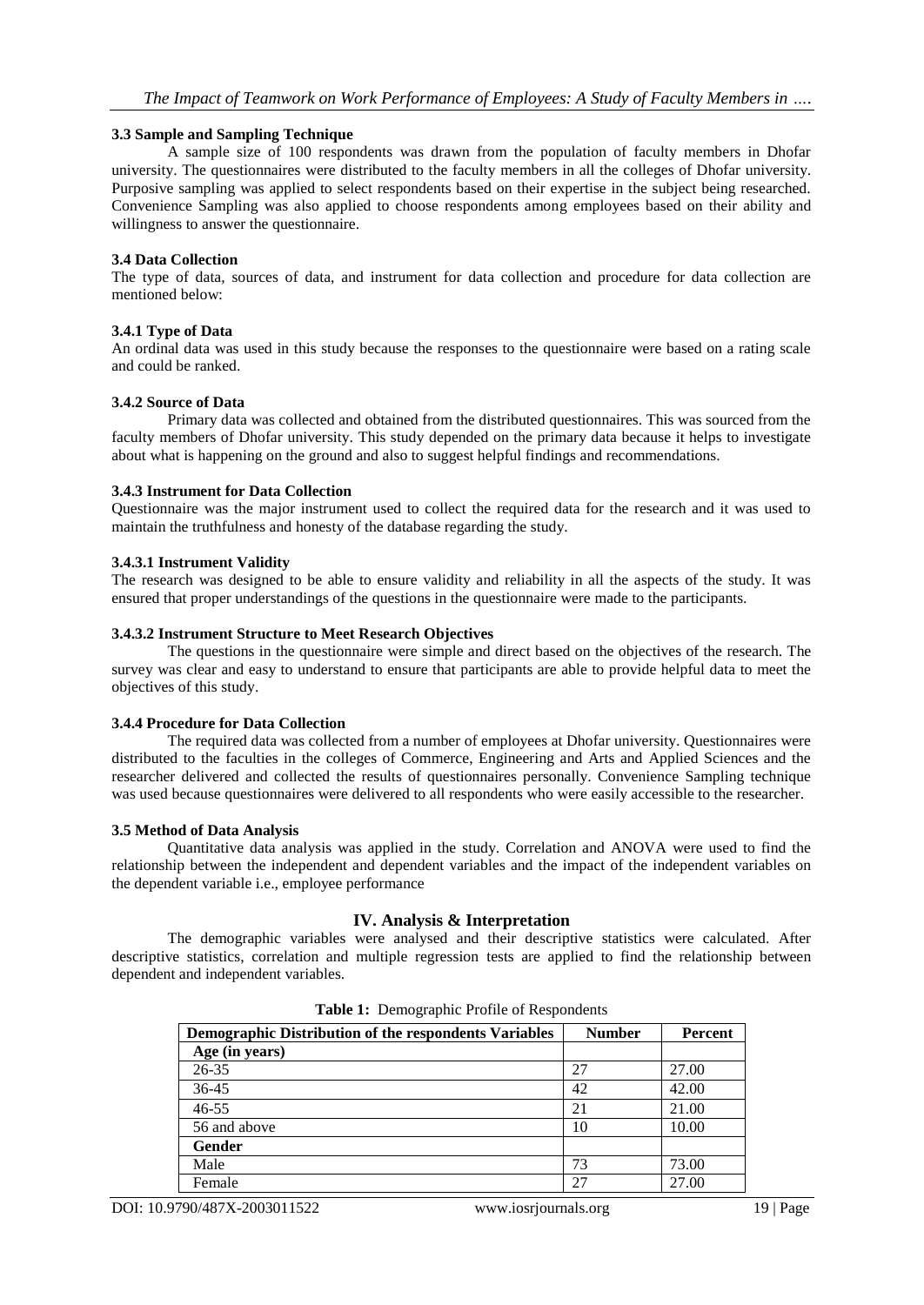| <b>Education</b>   |    |       |
|--------------------|----|-------|
| <b>Masters</b>     |    | 17.00 |
| Ph.D               | 83 | 83.00 |
| <b>Experience</b>  |    |       |
| $0-5$ years        | 19 | 19.00 |
| 5-10 years         | 32 | 32.00 |
| $10-15$ years      | 35 | 35.00 |
| More than 15 years | 14 | 14.00 |

From Table 1, it is seen that 27 % of the respondents were in the age group of 26-35 years while 42% of the respondents are in the age group of 36-45 years. 21 % of respondents are in the age group of 46-55 years while 10% of the faculty were above the age of 56 years.

73 % of the respondents are male and 27 % are female. Most of the respondents surveyed are male. 17 % of respondents are master degree holders while 83% respondents are Ph.D holders.

19% of the faculty members had an experience between 0-5 years while 35 % had a rich experience ranging between  $10 - 15$  years

| $\blacksquare$                    |           |           |           |               |     |  |  |
|-----------------------------------|-----------|-----------|-----------|---------------|-----|--|--|
|                                   | Teamwork  | L & S     | Trust     | P.A & Rewards | E.P |  |  |
| Teamwork                          |           |           |           |               |     |  |  |
| Leadership & Structure            | 0.807     |           |           |               |     |  |  |
| Trust                             | 0.71      | 0.647     |           |               |     |  |  |
| Performance appraisal and Rewards | 0.439     | 0.471     | 0.377     |               |     |  |  |
| <b>Employee Performance</b>       | $0.819**$ | $0.475**$ | $0.647**$ | $0.170**$     |     |  |  |

| Table 2: Correlation Analysis: |  |  |  |
|--------------------------------|--|--|--|
|--------------------------------|--|--|--|

Notes: \*\* Correlation is significant at the 0.01 level (2-tailed) a. Predictors: (Constant) Teamwork, Leadership and Structure, Trust, Performance Appraisal and Rewards b. Dependent Variable: Employee Performance

The correlation analysis between Teamwork and Employee Performance shows that the correlation coefficient (r) is 0.819. This demonstrates that there is a highly positive and very significant relationship between Teamwork and Employee performance.

The correlation coefficient (r) between Leadership and Structure and Employee performance is .807. This reveals that there is a very significant correlation between these two variables.

The correlation analysis to find out relationship between Trust among team members and Employee Performance reveals that the correlation coefficient (r) between these two variables is .710 , which in turn indicates a positive and significant relationship .

The correlation analysis employed to find out the relationship between Performance appraisal and rewards and Employee performance shows that the correlation coefficient (r) is .439. This shows a moderate and positive relationship between these two variables.

On the basis of these results, hypothesis  $H_0$ . "There is no significant relationship between teamwork. leadership and structure, climate of trust, performance evaluation and rewards and employee performance" is **rejected** at 0.01 levels

|                    | R Square       | <b>Adjusted R Square</b> |             | Std. error of the estimate |       |
|--------------------|----------------|--------------------------|-------------|----------------------------|-------|
| $0.823^{\rm a}$    | 0.722          | 0.708                    |             | 0.764                      |       |
| ANOVA <sup>b</sup> | Sum of squares | Df                       | Mean Square |                            | Sig.  |
| Regression         | 247.850        |                          | 62.562      | 121.45                     | 0.000 |
| Residual           | 103.680        | 195                      | 0.514       |                            |       |
| Total              | 351.530        | 199                      |             |                            |       |

**Table 3:** ANOVA Table

a. Predictors: (Constant) Teamwork, Leadership and Structure, Trust, Performance Appraisal and Rewards b. Dependent Variable: Employee Performance

From Table 3, it seen that Regression Coefficient  $R = 0.823$  or 82.3% of relationship exists between the independent variables and the dependent variable. The coefficient of determination  $R^2 = 722$ which shows that 72.2% of variation in employee performance is explained by teamwork, leadership structure, trust and performance appraisal and rewards.

The F value is 121.45 and is significant because the significance level is = 0.000 which is less than  $P \le$ 0.05. This implies that the overall regression model is statistically significant, valid and fit. The regression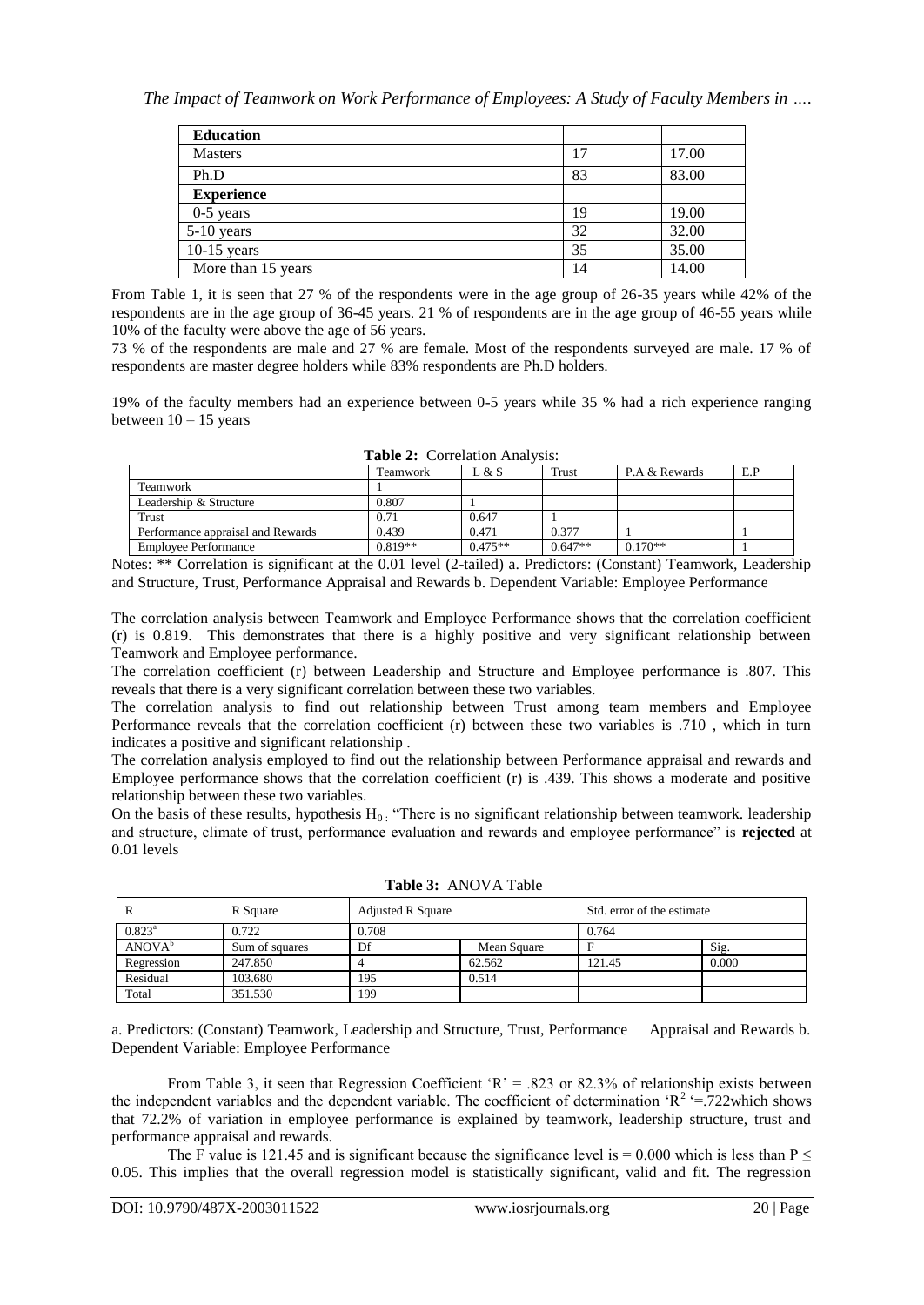model implies that all independent variables are explaining that is a positive and significant relationship with dependent variable.

| <b>THERE</b> IF COULDIVILLE OF INCREDISION TROITED MINORITY WINDING WITH $D$ ! |                              |            |                              |      |       |  |  |
|--------------------------------------------------------------------------------|------------------------------|------------|------------------------------|------|-------|--|--|
|                                                                                | Unstandardized coefficient s |            | Standardized<br><b>B</b> eta |      |       |  |  |
|                                                                                |                              | Std. Error | coefficient                  |      | Sig.  |  |  |
| Constant                                                                       | 10.816                       | l.14       |                              | 8.93 |       |  |  |
| Team Work                                                                      | 0.23                         | 0.046      | 0.295                        | 4.23 | 0.000 |  |  |
| Leadership and Structure                                                       | 0.34                         | 0.068      | 0.361                        | 4.58 | 0.000 |  |  |
| Performance Appraisal & Reward                                                 | 0.27                         | 0.051      | 0.308                        | 4.40 | 0.000 |  |  |
| Trust                                                                          | 0.31                         | 0.038      | 0.352                        | 4.45 | 0.000 |  |  |
|                                                                                |                              |            |                              |      |       |  |  |

**Table 4:** Coefficients of Regression Tableof Independent Variables with DV

The above table presents coefficient of regression between teamwork, leadership and structure, performance appraisal and rewards , trust and the dependent variable that is employee performance at a confidence interval level of 95%. The  $t -$  value for teamwork is 4.23 (p value of 0.000) is greater than the critical value . Similarly, t- values for leadership, performance appraisal and trust are 4.58, 4.40 and 4.45 respectively (p value of 0.000) which are greater than the critical value. Since the calculated values are greater than the critical value, hence the alternate hypothesis that is "there is a significant relationship between teamwork. leadership and structure, climate of trust, performance evaluation and rewards and employee performance" is accepted.

## **V. Conclusion**

The research study revealed that teamwork, leadership and structure, team trust and performance appraisal and rewards have a significant and positive impact on the performance of faculty members in Dhofar University. The regression analysis and ANOVA also show that there is a significantly strong relationship between the set of four independent variables and the dependent variable employee performance. Teamwork was found to the most significant independent variable having the most significant impact on performance, followed by trust among team members, effective leadership in the team and proper system of performance appraisal and rewards. The regression coefficient R has the value 0.823 which shows 82.3% proportion of variability between the independent variables and the dependent variable. Coefficient of determination  $R^2$  is .722 which shows that 72.2 % variation in dependent variable employee performance is explained by independent variables. The calculated t – values for the variables are also greater than the critical value. Overall the results revealed that teamwork, leadership and structure, team trust and appraisal and rewards and the dependent variable employee performance are positively correlated.This study aims to highlight the negative consequences of the absence of teamwork concept in some of the organizations that have neglected it"s significant role as an essential skill that helps in developing and enhancing organizational and individual performances in all work environments. There is an obvious connection between teamwork and the level and quality of productivity and occupational performance in workplaces as indicated by several previous studies( Manzoor et al, Mulika , Oseiboakye) . Strong leadership and an environment of trust among team members come across as significant factors which can help increase the level of employee performance. There are several other factors which may impact the performance of academicians, and these need to be investigated further. The factors identified by this study can be used as a template by university administrators in their quest to achieve academic excellence in their respective institutions.

#### **References:**

- [1]. Bacon, N. & Blyton, P. (2006) The Antecedents of Training Activity in British Small and Medium Sized Enterprises, Work, *Employment and Society*, Vol.18, No.4, pp.749-773
- [2]. Brown, B. (2009). The "I" in team : Effects of Performance Appraisal Type on Teamwork Variables , *All Theses*, Paper 692
- [3]. Burns, J.M. (1978). *Leadership*. New York: Harper and Row.
- [4]. Cohen, S.G., & Bailey, D.E. (1999)" What makes teams work: group effectiveness research from the shop floor to the executive suite", *Journal of Management.*
- [5]. Conti, B. and Kleiner, B. (2003). How to Increase Teamwork in Organizations, *Journal of Quality*, Vol.5, No. 1, pp. 26-29
- [6]. Froebel, P. and Marchington , M.(2005) Teamwork Structures and Worker Perception : A Cross National Study in Pharmaceuticals, *International Journal of Human Resource Management ,* Vol. 16, No.2,pp. 256-276
- [7]. Gomez, C. (2017). The Impact of Leadership Style on Performance", [www.bizfluent.comhttps://bizfluent.com/info-7790214](http://www.bizfluent.comhttps/bizfluent.com/info-7790214-impact-leadership-style-performance.html) [impact-leadership-style-performance.html](http://www.bizfluent.comhttps/bizfluent.com/info-7790214-impact-leadership-style-performance.html)
- [8]. Herzberf, F. (1987) One More Time: How Do You Motivate Your Employees*? Harvard Business Review*, September October, pp. 109-120
- [9]. Jones, A., Richard, B., Paul, D., Sloane K., and Peter, F. (2007)."Effectiveness of teambuilding in organizations" *Journal of Management.*
- [10]. Manzoor, S.R., HafizUllah , Hussain M. & Ahmad, Z.M ( 2011), Effect of Teamwork on Employee Performance, *International Journal of Learning and Development* , Vol.1, No.1, pp. 110 – 126.
- [11]. Mickan, S. & Rodger, S. (2000) The Organizational Context for Teamwork: Comparing Health Care and Business Literature, *Australian Health Review*.